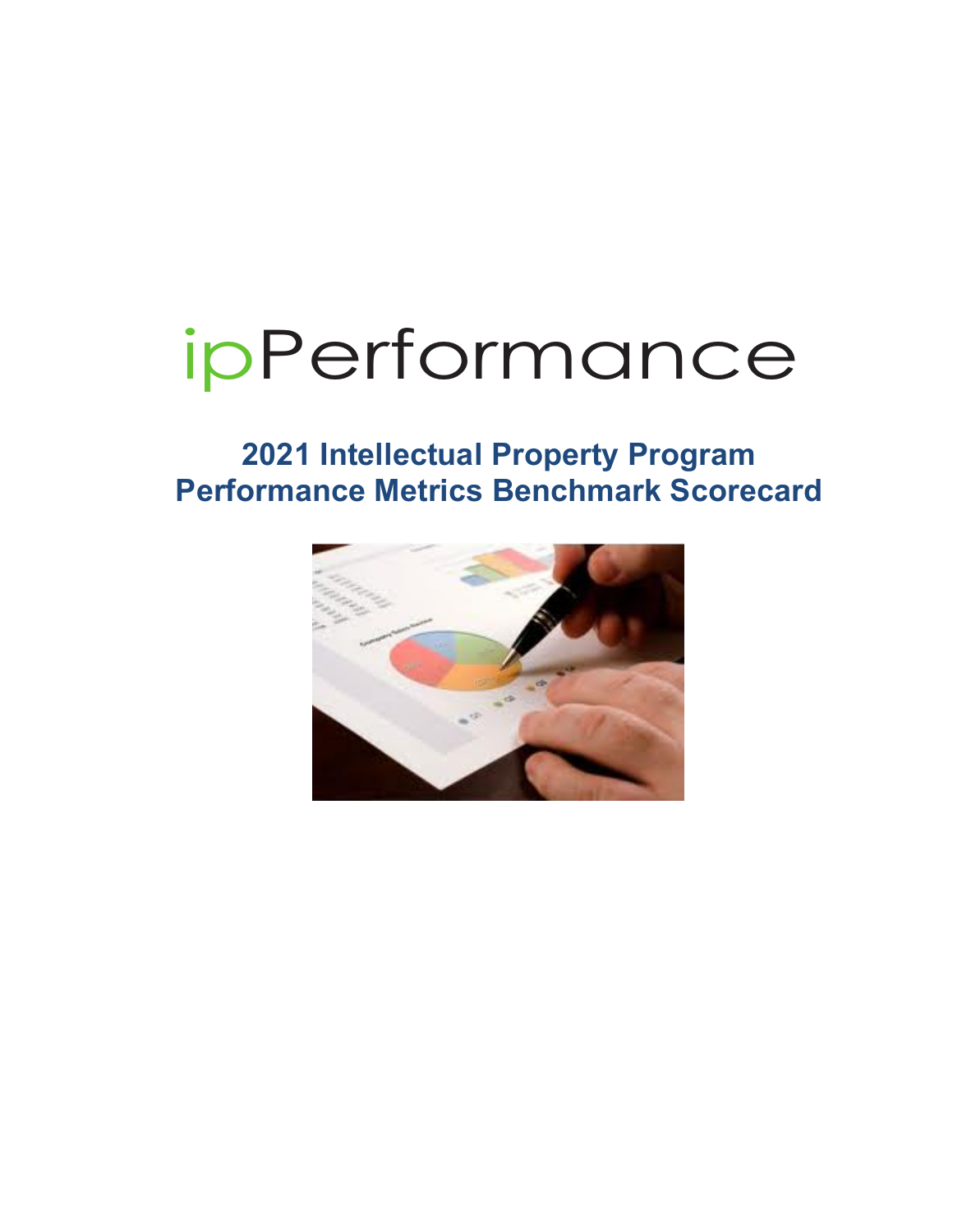# **Table of Contents**

| About the Intellectual Property Program Performance Metrics Benchmark Scorecard Report 4 |  |
|------------------------------------------------------------------------------------------|--|
|                                                                                          |  |
|                                                                                          |  |
|                                                                                          |  |
|                                                                                          |  |
|                                                                                          |  |
|                                                                                          |  |
|                                                                                          |  |
|                                                                                          |  |
|                                                                                          |  |
|                                                                                          |  |
|                                                                                          |  |
|                                                                                          |  |

Cross industry report includes: Section 1: All companies Section 2: Revenue less than \$1 Billion Section 3: Revenue between \$1 Billion and -\$5 Billion Section 4: Revenue greater than \$5 Billion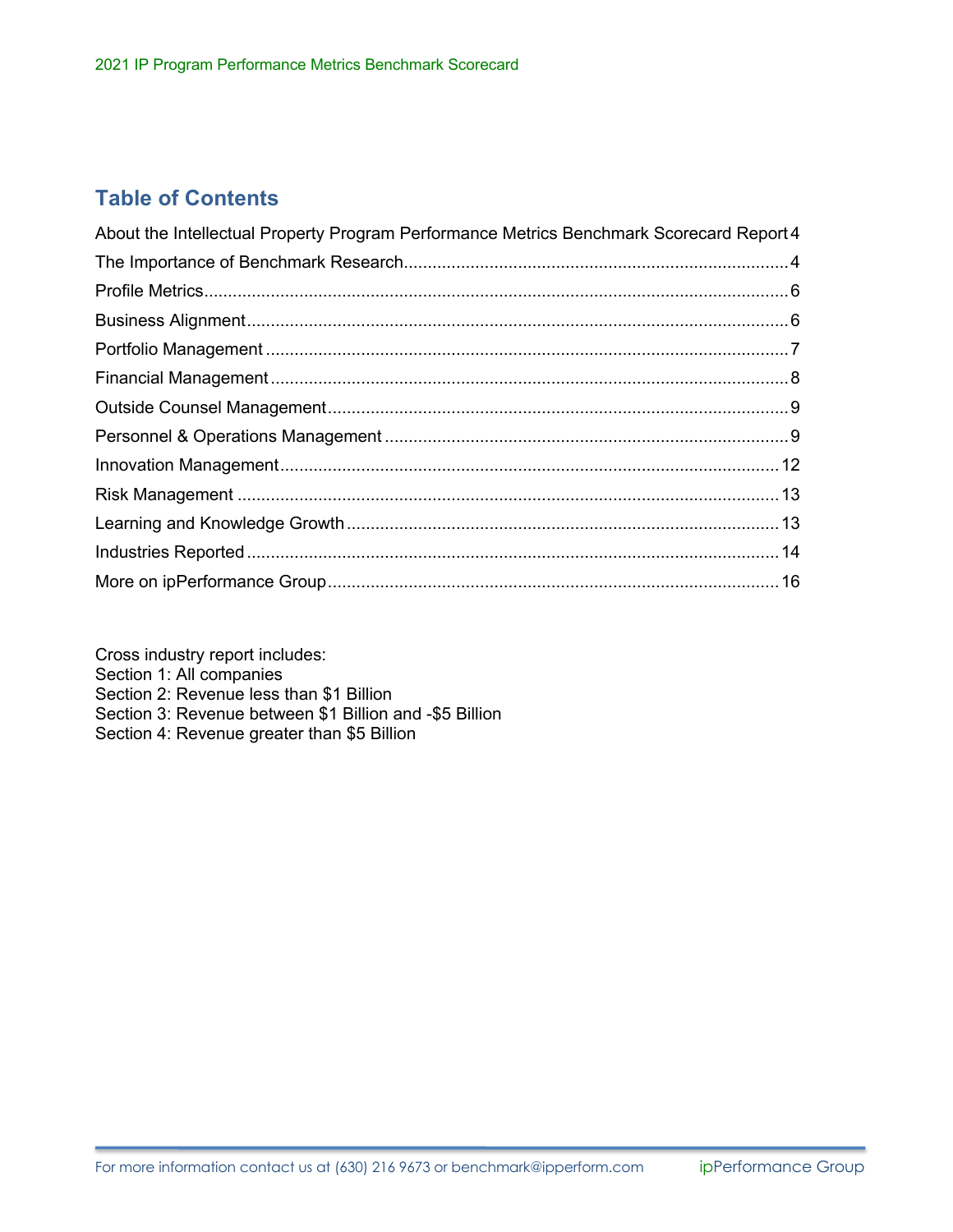2020 ipPerformance Group, Inc. All rights reserved.

This report is proprietary to IPPERFORMANCE GROUP, INC., which retains exclusive title to and ownership of the copyrights and other intellectual property rights in the report. These rights are protected by the national and state copyright, trademark, trade secret, and other intellectual property laws of the United States and international treaty provisions, including without limitation the Universal Copyright Convention and the Berne Copyright Convention. You have no ownership rights in the report. Except as expressly set forth herein, no part of the report may be modified, copied, or distributed in hard copy or machine-readable form without prior written consent from IPPERFORMANCE GROUP, INC. All rights not expressly granted to You herein are expressly reserved to IPPERFORMANCE GROUP, INC. Any other use of the report by any person or entity is strictly prohibited and a violation of this Agreement.

IPPERFORMANCE GROUP, INC. is granting You (one individual) a limited, non-exclusive, non-transferable license to use the report, in part or in whole, for Your internal business or personal use. Any internal or personal use of the Report content must be accompanied by the phrase "Used with permission from IPPERFORMANCE GROUP, INC." or other phrasing agreed upon in writing by IPPERFORMANCE GROUP, INC.

Reproduction or disclosure in whole or in part to parties other than the IPPERFORMANCE GROUP, INC. client which is the original licensee for this report is permitted only with the written and express consent of IPPERFORMANCE GROUP, INC. This report shall be treated at all times as a confidential and proprietary document for internal use only.

IPPERFORMANCE GROUP, INC., and its agents have used their best efforts in collecting and preparing the report. IPPERFORMANCE GROUP, INC. takes no responsibility for any incorrect information supplied to us by interviewees. Quantitative market information is based primarily on interviews and therefore is subject to fluctuation.

IPPERFORMANCE GROUP, INC. does not assume, and hereby disclaims, any liability for any loss or damage caused by errors or omissions in preparing the report, whether such errors or omissions result from negligence, accident or other causes.

Additional copies of the report are available from ipPerformance Group 630 216 9673.

Please forward comments or questions to: Rob Williamson at rwilliamson@ipperform.com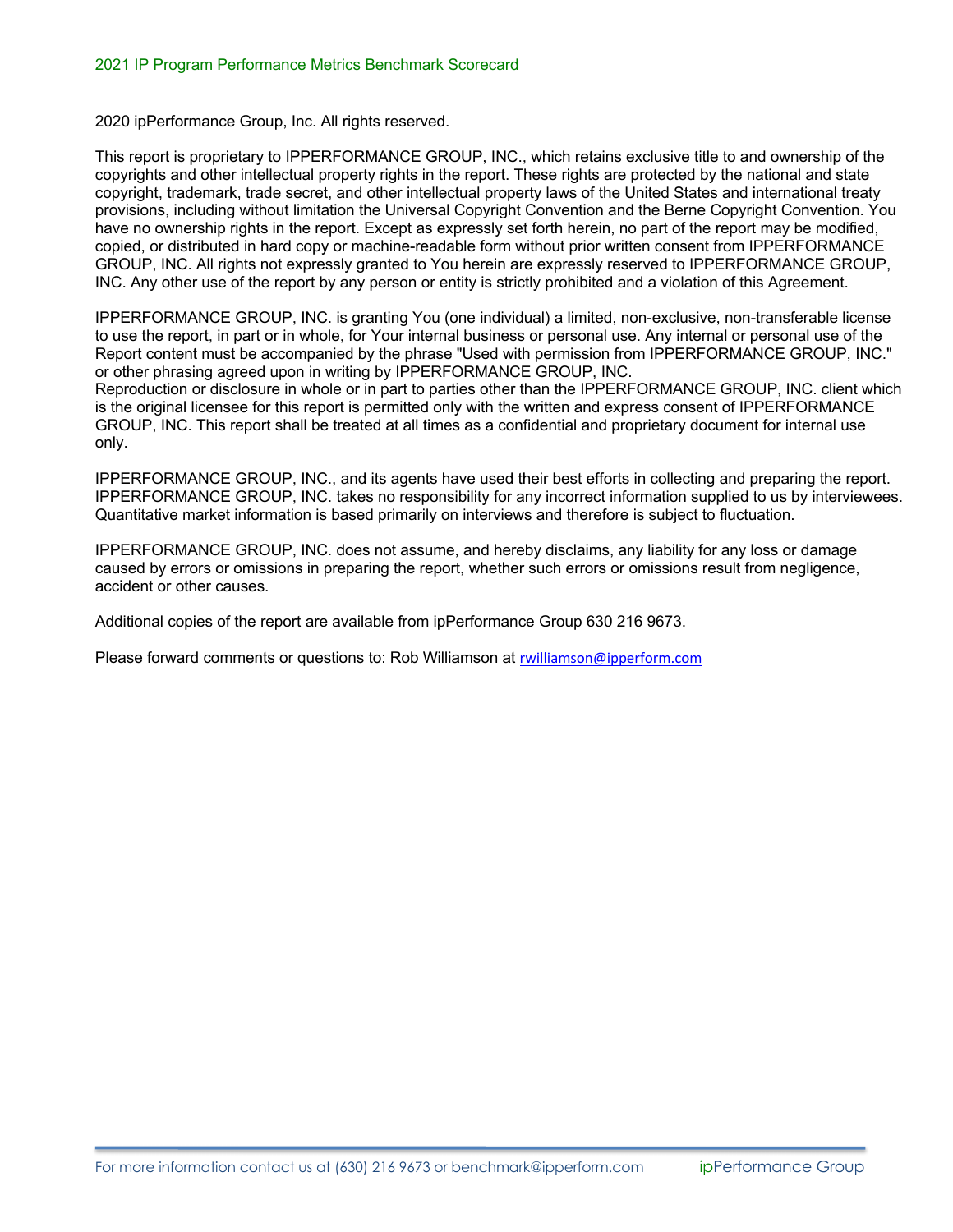#### **About the Intellectual Property Program Performance Metrics Benchmark Scorecard Report**

**Welcome to the** *Intellectual Property (IP) Program Performance Metrics Benchmark Scorecard Report***. This unique report analyzes data compiled from companies that have participated in our benchmarking studies over the past three years. This metrics report brings together more than 90 benchmark metrics that leading companies use to evaluate their intellectual program and make tactical and strategic decisions.**

The report includes three types of data - operational internal and external spending, operational efficiencies, research & development effectiveness and portfolio management and strategies. ipPerformance normalizes the data for easy comparisons with your internal data.

This report can be sub-grouped by the variables we analyze. The most common sub-groups are based on industry, company revenue, R&D spending, or invention activity.

#### **The Importance of Benchmark Research**

Companies are continually in a race without a finish line. Competition is fierce and the leading companies are constantly looking at improving. IP benchmarking reports are tools that enable you to evaluate all aspects of your IP program. It helps you calibrate your practices to improve your efficiencies and effectiveness.

#### **Benchmarking**

What is Benchmarking?

• Benchmarking helps companies define their capabilities with regards to a database of other organizations performing similar tasks. It provides a reference point to determine who is the best.

Why should my firm Benchmark?

• Firms benchmark their capabilities in order to further understand their performance and areas where improvements can be made. The data will provide best practices as measured by actual practices in the market.

How do I Benchmark my firm?

• Benchmarks are conducted by gathering crucial data regarding your firm's practices and comparing that information against a database of other organizations with certain information normalized in order to provide an accurate picture of the results.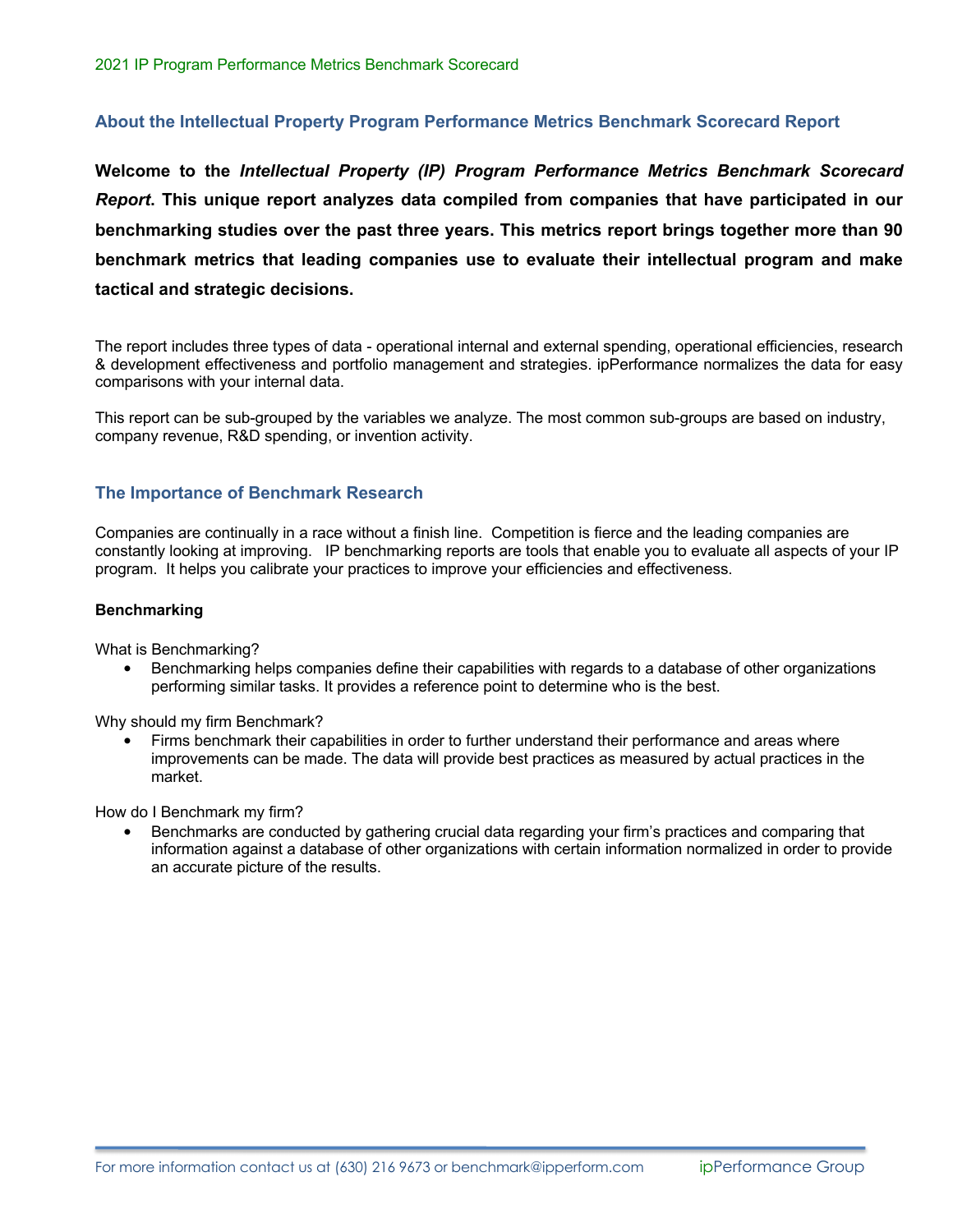#### **Data Integrity**

In order to ensure the integrity and accuracy of the survey results and performance metrics presented herein, ipPerformance Group employs the following data integrity practices:

- Collection. ipPerformance collects and aggregates data from their online survey collecting data from companies around the world, which is maintained in electronic form in the ipPerformance database center.
- *Normalization.* In order to create the analysis sections of the report, data from numerous fields within the ipPerformance data set is normalized and parsed for detailed aggregation and analysis.
- *Scrubbing.* Misspellings (e.g., missing zeros) and other data errors occur periodically in the initial database entries. This is particularly true within the highly relevant "revenue," "R&D expenses" and "costs" fields, into which the participants may have inadvertently entered extra numbers, too few numbers or text with numbers. In order to ensure accurate values and subgroupings, ipPerformance employs significant technological and human capital to "clean up" misspellings, transpositions and other errors in these data fields.

#### **Statistics Explanation**

The statistics provided are organized into quartiles based on data arranged in order of increasing magnitude/values. The quartiles represent four ranges organized into three values and reflect a normal distribution. The median reflects the midpoint of the data, the 1<sup>st</sup> quartile is the midpoint or middle value of the lower half and the  $3<sup>rd</sup>$  quartile is the midpoint or middle value of the upper half of the data.

Below is an example. The greyed area represents the 1<sup>st</sup> quartile and the value we provide would be the midpoint in the range.

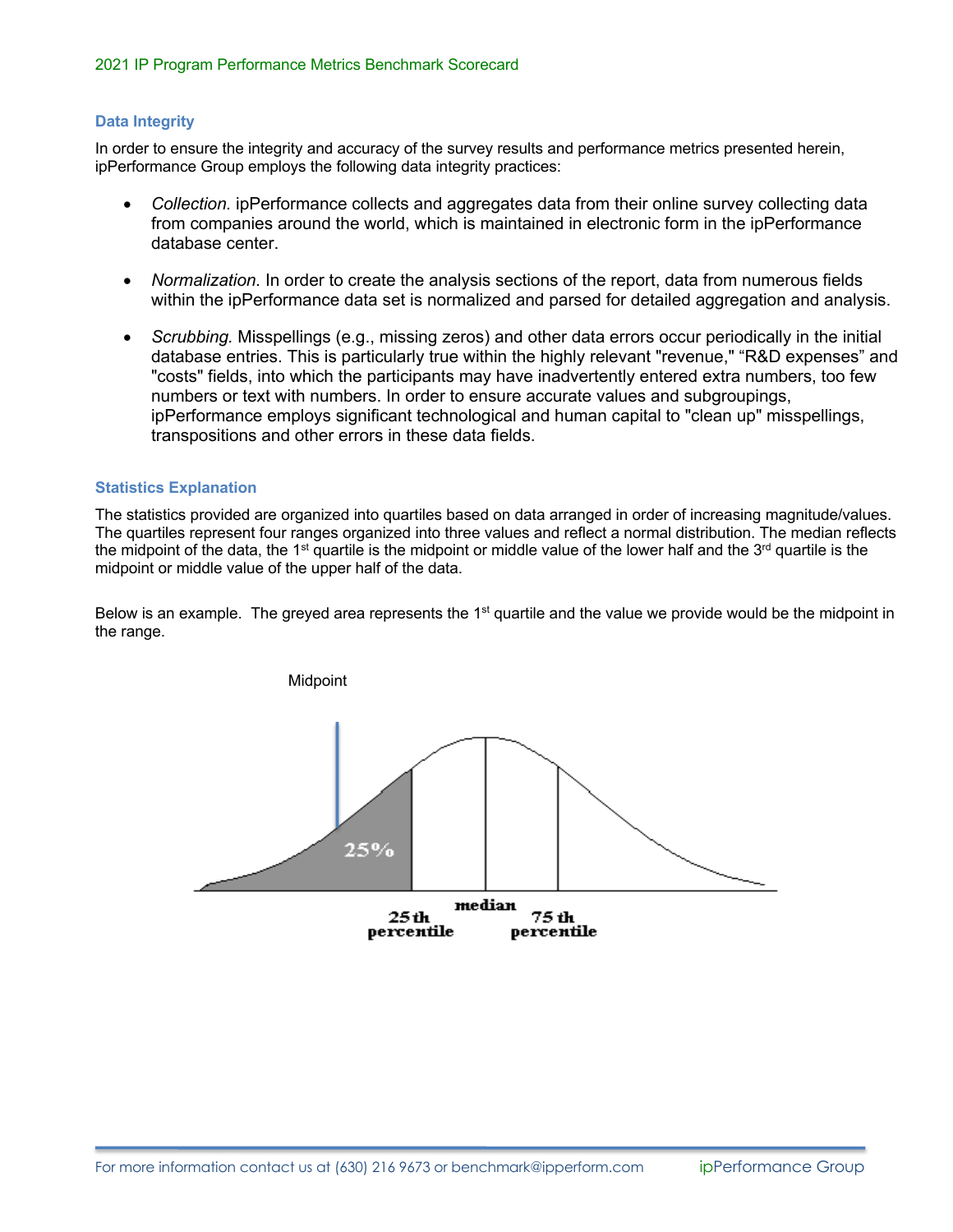### **Profile Metrics**

| <b>Company/Department IP Profile</b>                                                                                                   | 1st Quartile | Median | 3rd Quartile | Company |
|----------------------------------------------------------------------------------------------------------------------------------------|--------------|--------|--------------|---------|
| Annual Revenue (\$Millions)                                                                                                            |              |        |              |         |
| Annual R&D Spending (\$Millions)                                                                                                       |              |        |              |         |
| Number of Invention Disclosures Received<br>from Employees                                                                             |              |        |              |         |
| Number of U.S. and non-U.S. Original<br>(nonprovisional and provisional) Patent<br>Applications                                        |              |        |              |         |
| WW R&D (Engineering) Personnel<br>Employed                                                                                             |              |        |              |         |
| Number of Active Matters (Disputes,<br>oppositions, invalidation proceedings,<br>litigations, arbitrations, etc.) Pending<br>Worldwide |              |        |              |         |
| Development Projects - internal "major"<br>development                                                                                 |              |        |              |         |

# **Business Alignment**

| <b>Portfolio Management - Patent Use</b>                                              | 1st Quartile | Median | 3rd Quartile | Company |
|---------------------------------------------------------------------------------------|--------------|--------|--------------|---------|
| Products (Products/Services)                                                          |              |        |              |         |
| Licenses (Revenue)                                                                    |              |        |              |         |
| <b>Blocking/Defensive</b><br>(Used to defend market position/prevent<br>market entry) |              |        |              |         |
| Future use (Products/Services)                                                        |              |        |              |         |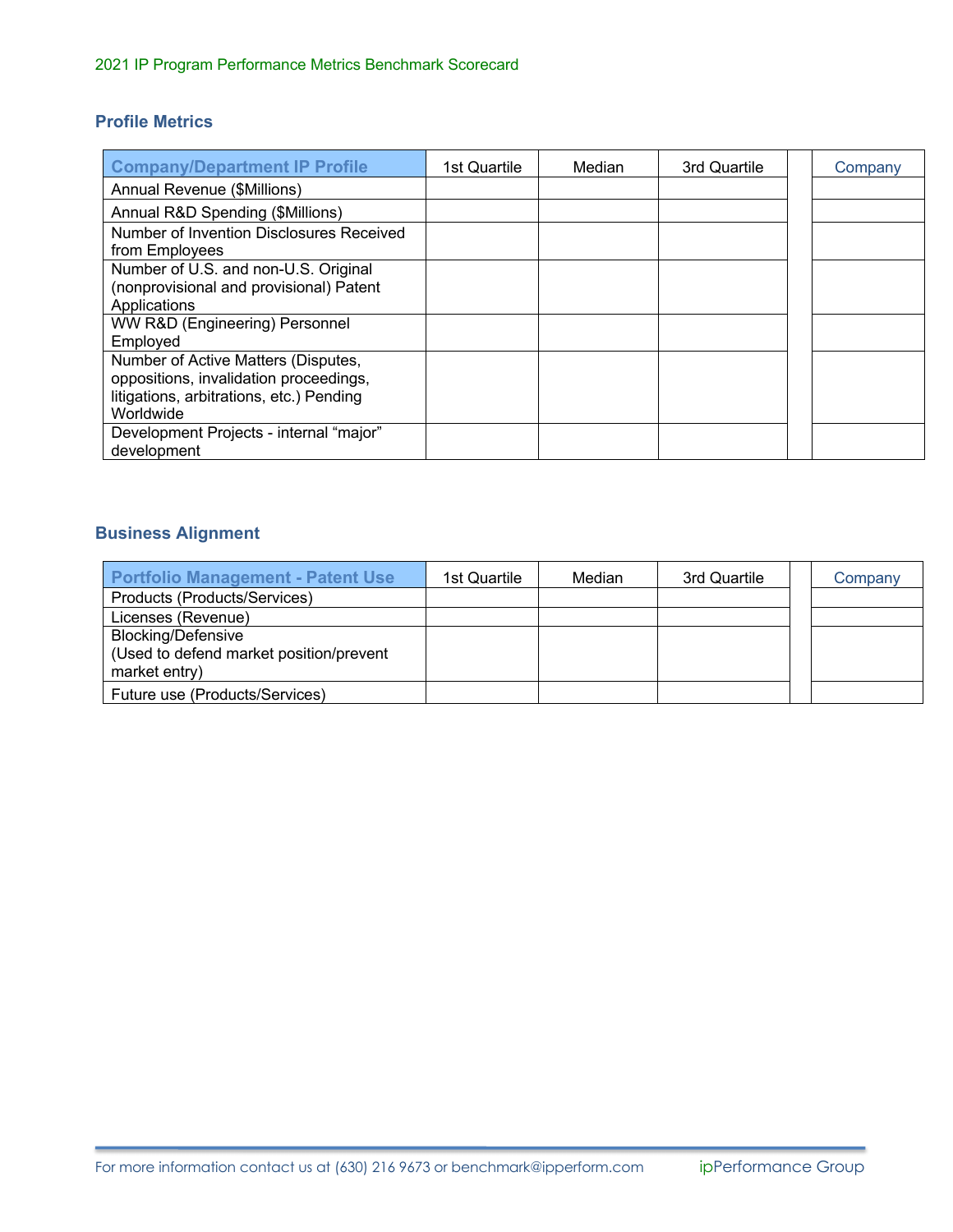# **Portfolio Management**

| <b>Patent Portfolio</b>                         | 1st Quartile | Median | 3rd Quartile | Company |
|-------------------------------------------------|--------------|--------|--------------|---------|
| <b>Total Number of Pending Cases (Worldwide</b> |              |        |              |         |
| patent applications)                            |              |        |              |         |
| <b>Total Number of Granted Patents Held</b>     |              |        |              |         |
| Worldwide                                       |              |        |              |         |
| <b>Total Number of Patent Families</b>          |              |        |              |         |

| Patent Portfolio - Area Filing                                            | 1st Quartile | Median | 3rd Quartile | Company |
|---------------------------------------------------------------------------|--------------|--------|--------------|---------|
| Number of Countries Patents Filed In<br>(convention filing)               |              |        |              |         |
| Number of Countries Patents Filed In<br>(strategic/high commercial value) |              |        |              |         |

| <b>Patent Portfolio Age - Vitality</b>      | 1st Quartile | Median | 3rd Quartile | Company |
|---------------------------------------------|--------------|--------|--------------|---------|
| Number of Patents held less than 3.5 years  |              |        |              |         |
| Number of Patents held for $3.5 - 7$ years  |              |        |              |         |
| Number of Patents held for $7.5 - 11$ years |              |        |              |         |
| Number of Patents held for $11 - 15$ years  |              |        |              |         |
| Number of Patents held more than 15 years   |              |        |              |         |

| <b>Patenting Ratios</b>                                                                                             | 1st Quartile | Median | 3rd Quartile | Company |
|---------------------------------------------------------------------------------------------------------------------|--------------|--------|--------------|---------|
| Percentage of Internally Generated<br>Invention Disclosures that Resulted in the<br>Filing of a Patent Applications |              |        |              |         |
| Percentage of Prospective Inventors that<br><b>Submitted Invention Disclosures</b>                                  |              |        |              |         |
| Percentage of Patent Applications that<br>began with Filing a Provisional Patent<br>Application                     |              |        |              |         |

| <b>Patent Family Ratios</b>            | 1st Quartile | Median | 3rd Quartile | Company |
|----------------------------------------|--------------|--------|--------------|---------|
| Patents Worldwide to Patent Families   |              |        |              |         |
| Patent Applications to Patent Families |              |        |              |         |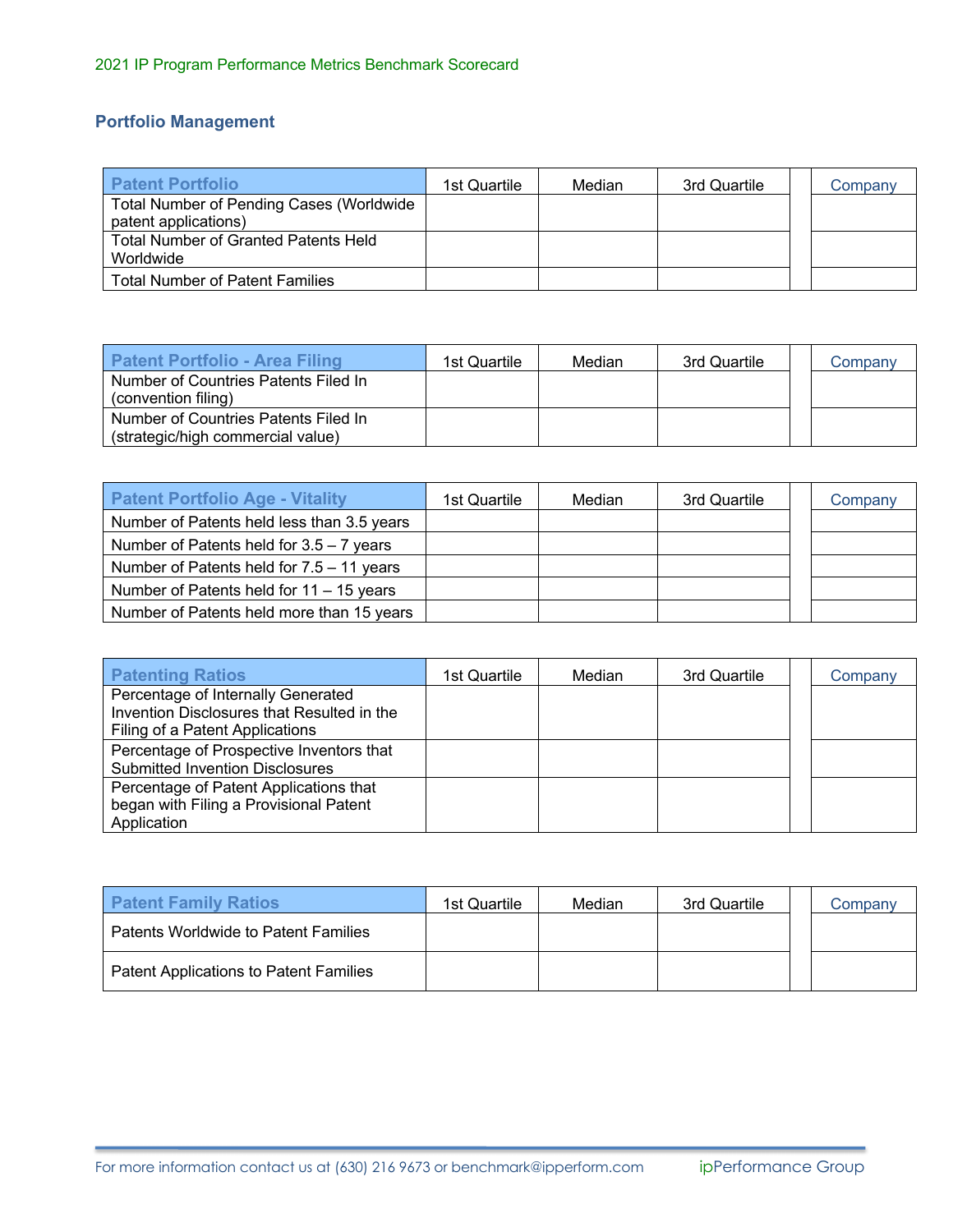# **Financial Management**

| <b>IP Operations Expenses</b>         | 1st Quartile | Median | 3rd Quartile | Company |
|---------------------------------------|--------------|--------|--------------|---------|
| <b>Annual IP Operational Expenses</b> |              |        |              |         |
| <b>Annual Patent Operational</b>      |              |        |              |         |
| <b>Expenses</b>                       |              |        |              |         |
| <b>Patent Operation Expenses</b>      |              |        |              |         |
| <b>Itemization</b>                    |              |        |              |         |
| (Percentage)                          |              |        |              |         |
| Law Firm Professional Fees (non-      |              |        |              |         |
| litigation)                           |              |        |              |         |
| Maintenance/Annuity                   |              |        |              |         |
| All other Patent Office Fees (PTO)    |              |        |              |         |
| Operations, Salaries and Staffing     |              |        |              |         |
| Costs                                 |              |        |              |         |
| Patent Research or Analytic           |              |        |              |         |
| <b>Professional Fees</b>              |              |        |              |         |
| Litigation                            |              |        |              |         |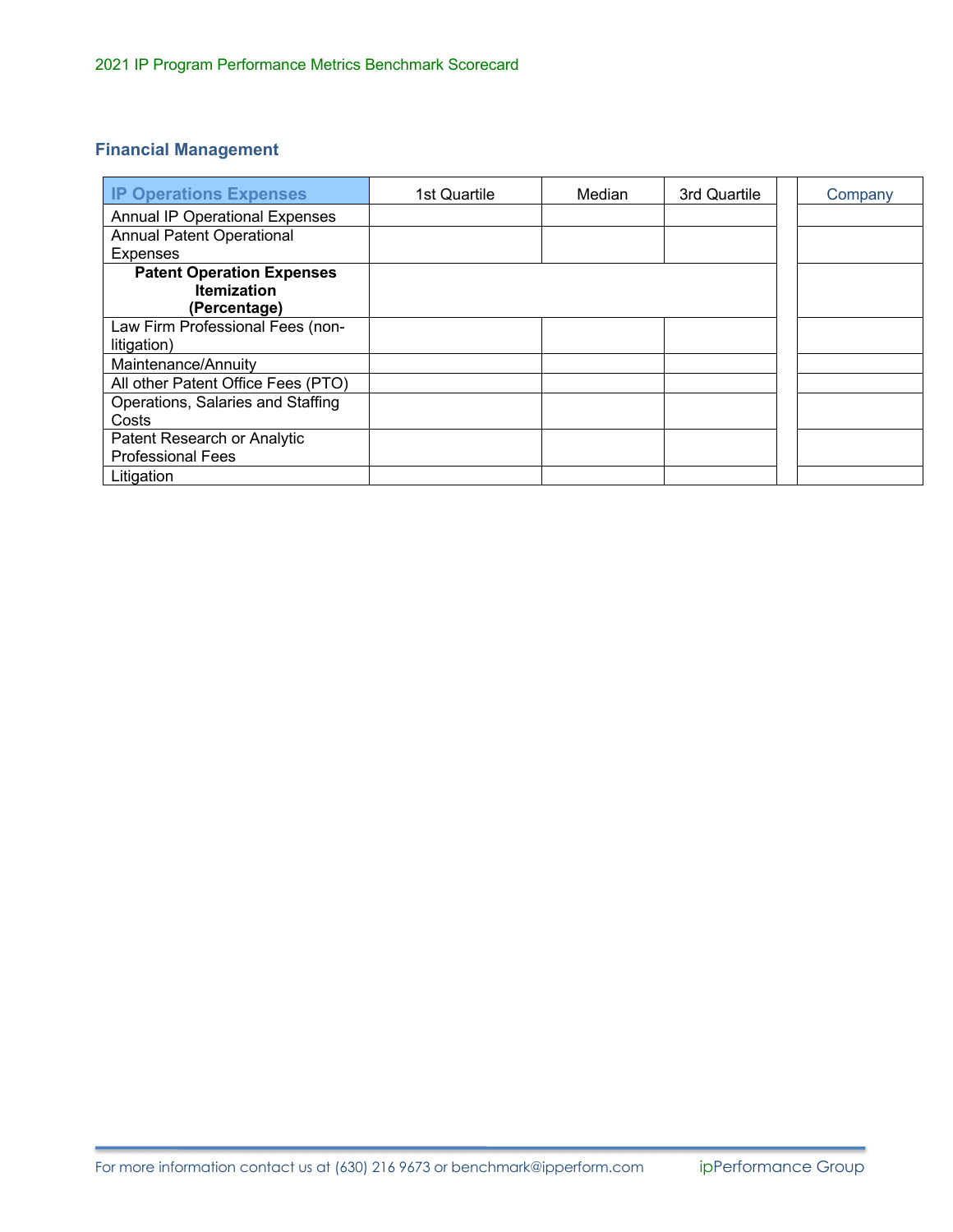# **Outside Counsel Management**

| <b>Outside Counsel Usage and Cost</b>                                                              | 1st Quartile | Median | 3rd Quartile | Company |
|----------------------------------------------------------------------------------------------------|--------------|--------|--------------|---------|
| Percentage of Initial (Priority) Nonprovisional Patent<br>Applications Prepared by Outside Counsel |              |        |              |         |
| Percentage of Annual Patent Prosecutions Handled<br>by Outside Counsel                             |              |        |              |         |
| Average Cost per Simple Patent Application<br>Preparation                                          |              |        |              |         |
| Average Cost per Simple Patent Application<br>Prosecution                                          |              |        |              |         |
| Average Cost per Complex Patent Application<br>Preparation                                         |              |        |              |         |
| Average Cost per Complex Patent Application<br>Prosecution                                         |              |        |              |         |
| Average Cost per Opinion                                                                           |              |        |              |         |

| <b>Outside Counsel Efficiencies</b>                                                                                                                  | 1st Quartile | Median | 3rd Quartile | Company |
|------------------------------------------------------------------------------------------------------------------------------------------------------|--------------|--------|--------------|---------|
| Average time in hours spent by in-house patent<br>attorney/agent(s) for reviewing a patent application<br>1st draft prepared by IP law firm(s)       |              |        |              |         |
| Average time spent in hours by in-house patent<br>attorney/agent for reviewing an office action<br>response prepared by IP law firm(s)               |              |        |              |         |
| Average cycle-time in days for 1st Draft preparation<br>by IP law firm: from sending them the invention<br>submission to receipt of 1st Draft review |              |        |              |         |
| Average cycle-time in days for Patent Application<br>Filing by IP law firm: from 1st Draft received to<br><b>Patent Application Filing</b>           |              |        |              |         |

# **Personnel & Operations Management**

| <b>IP Department Operations Analysis</b>      | 1st Quartile | Median | 3rd Quartile | Company |
|-----------------------------------------------|--------------|--------|--------------|---------|
| WW IP Expenses as Percentage of Revenue       |              |        |              |         |
| WW IP Expenses as Percentage of R&D Spending  |              |        |              |         |
| Patent Expenses as Percentage of Revenue      |              |        |              |         |
| Patent Expenses as Percentage of R&D Spending |              |        |              |         |

| <b>IP Operations - Personnel</b>                     | 1st<br>Quartile | Median | 3rd Quartile | Company |
|------------------------------------------------------|-----------------|--------|--------------|---------|
| Number of Patent Attorneys                           |                 |        |              |         |
| Number of IP Attorneys (include Patent, Contract,    |                 |        |              |         |
| Litigation, IP (e.g., TM, Copyright), and Licensing) |                 |        |              |         |
| <b>Total Support Staff</b>                           |                 |        |              |         |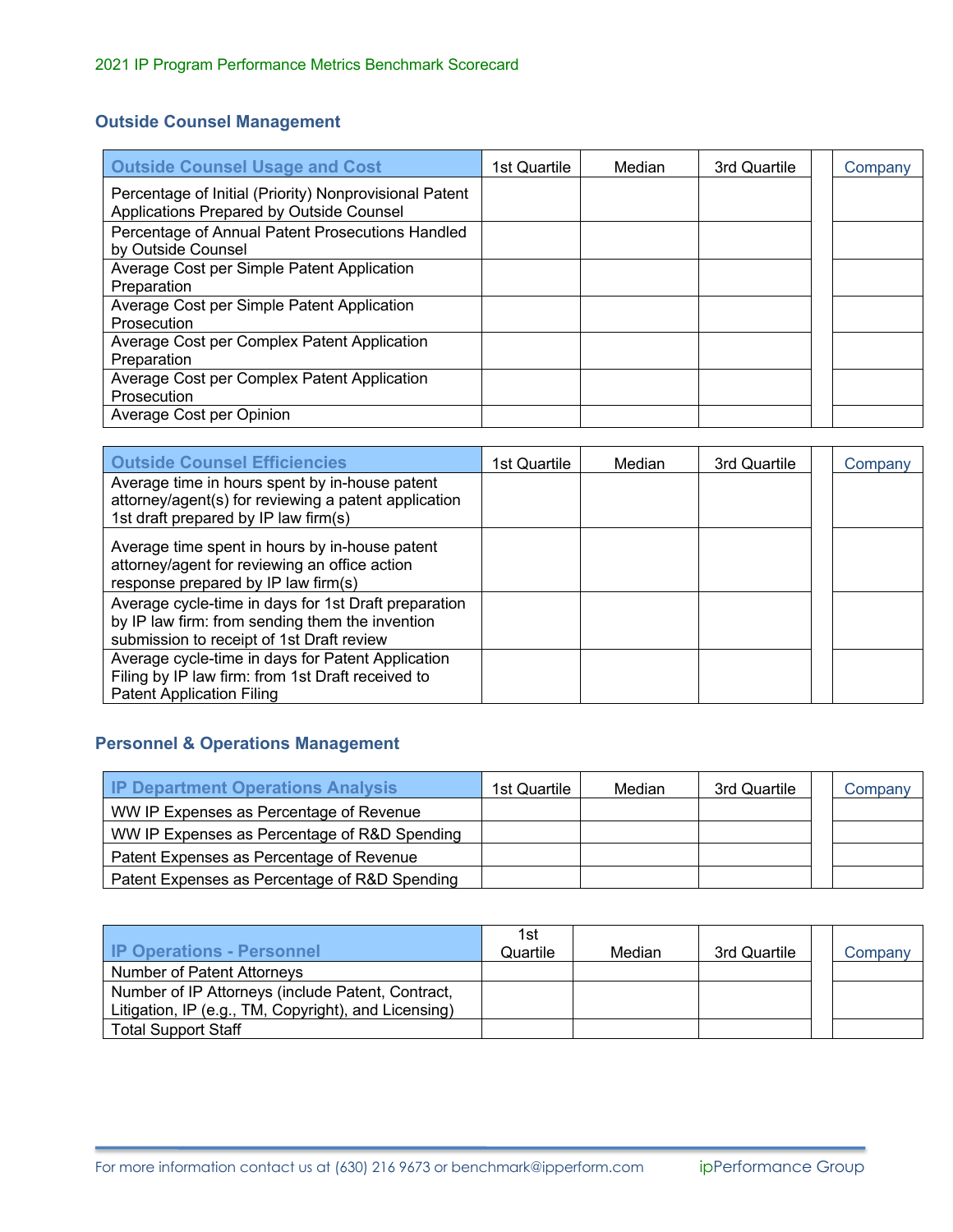## 2021 IP Program Performance Metrics Benchmark Scorecard

| <b>Patent Attorney Cycle</b><br><b>Time/Productivity</b>                                                        | 1st Quartile | Median | 3rd Quartile | Company |
|-----------------------------------------------------------------------------------------------------------------|--------------|--------|--------------|---------|
| Average time spent by Patent Attorney for<br>drafting a patent application                                      |              |        |              |         |
| Average time spent by Patent Attorney for<br>reviewing a draft prepared by outside counsel.                     |              |        |              |         |
| Average time spent by Patent Attorney for<br>prosecuting a substantive office action                            |              |        |              |         |
| Average time spent by Patent Attorney for<br>reviewing an office action response prepared<br>by outside counsel |              |        |              |         |

| <b>Patent Attorney Efficiencies</b>               | 1st Quartile | Median | 3rd Quartile | Company |
|---------------------------------------------------|--------------|--------|--------------|---------|
| Average cycle time in days from invention         |              |        |              |         |
| disclosure submission to patent filing            |              |        |              |         |
| decision                                          |              |        |              |         |
| Average cycle in days for 1st draft               |              |        |              |         |
| preparation by inside patent                      |              |        |              |         |
| attorney/agent(s) from patent filing decision to  |              |        |              |         |
| 1st draft patent application review               |              |        |              |         |
| Average cycle in days for <b>patent filing</b> by |              |        |              |         |
| inside patent attorney/agent(s) from 1st draft    |              |        |              |         |
| completion to filing of patent application        |              |        |              |         |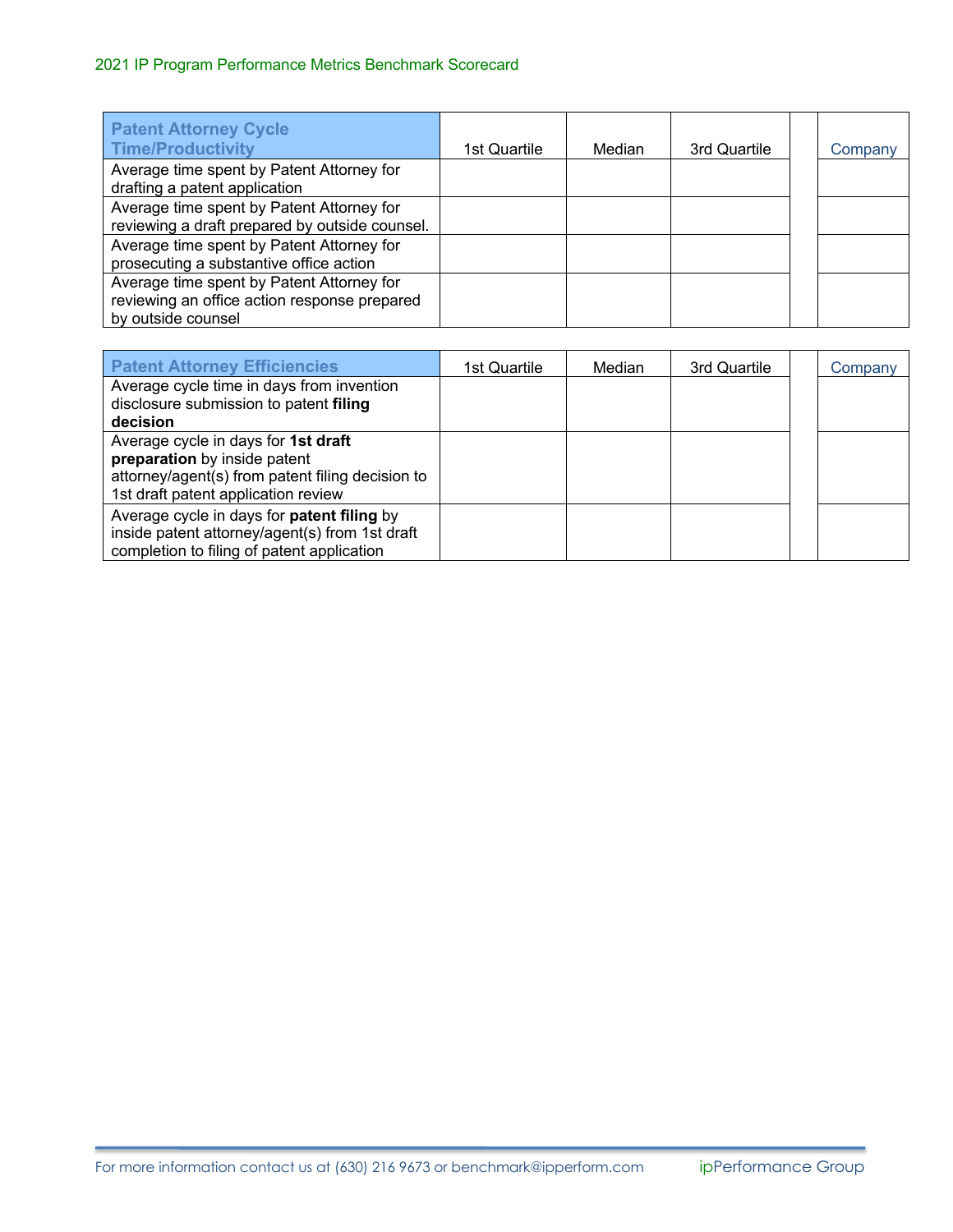| <b>Patent Attorney/Agent Workload</b><br><b>Analysis/Yields</b>                                                     | 1st Quartile | Median | 3rd Quartile | Company |
|---------------------------------------------------------------------------------------------------------------------|--------------|--------|--------------|---------|
| Invention Disclosures per Patent Attorney                                                                           |              |        |              |         |
| Invention Disclosures per Patent<br>Attorney/Patent Agent                                                           |              |        |              |         |
| Patent Applications (Originals/Priority U.S.<br>and non-U.S.) per Patent Attorney                                   |              |        |              |         |
| Patent Applications (Originals/Priority U.S.<br>and non-U.S.) per Patent Attorney/Agent                             |              |        |              |         |
| <b>Worldwide Pending Patent Applications</b><br>(Including foreign equivalents) per Patent<br>Attorney              |              |        |              |         |
| <b>Worldwide Pending Patent Applications</b><br>(Including foreign equivalents) per Patent<br>Attorney/Patent Agent |              |        |              |         |
| <b>Active Patent Matters per Patent Attorney</b>                                                                    |              |        |              |         |
| Development Projects per Patent Attorney                                                                            |              |        |              |         |
| Development Projects per Patent<br>Attorney/Patent Agent                                                            |              |        |              |         |
| <b>Total Number of Worldwide Patents Held</b><br>(Including foreign equivalents) per Patent<br>Attorney             |              |        |              |         |
| <b>Total Number of Worldwide Patents Held</b><br>(including foreign equivalents) per Patent<br>Attorney/Agent       |              |        |              |         |
| Number of Patent Families per Patent<br>Attorney                                                                    |              |        |              |         |
| Number of Patent Families per Patent<br>Attorney/Agent                                                              |              |        |              |         |
| R&D Spending (\$M) per Patent Attorney                                                                              |              |        |              |         |
| R&D Spending (\$M) per Patent<br>Attorney/Agent                                                                     |              |        |              |         |
| Revenue (\$M) per Patent Attorney                                                                                   |              |        |              |         |
| Revenue (\$M) per Patent Attorney/Agent                                                                             |              |        |              |         |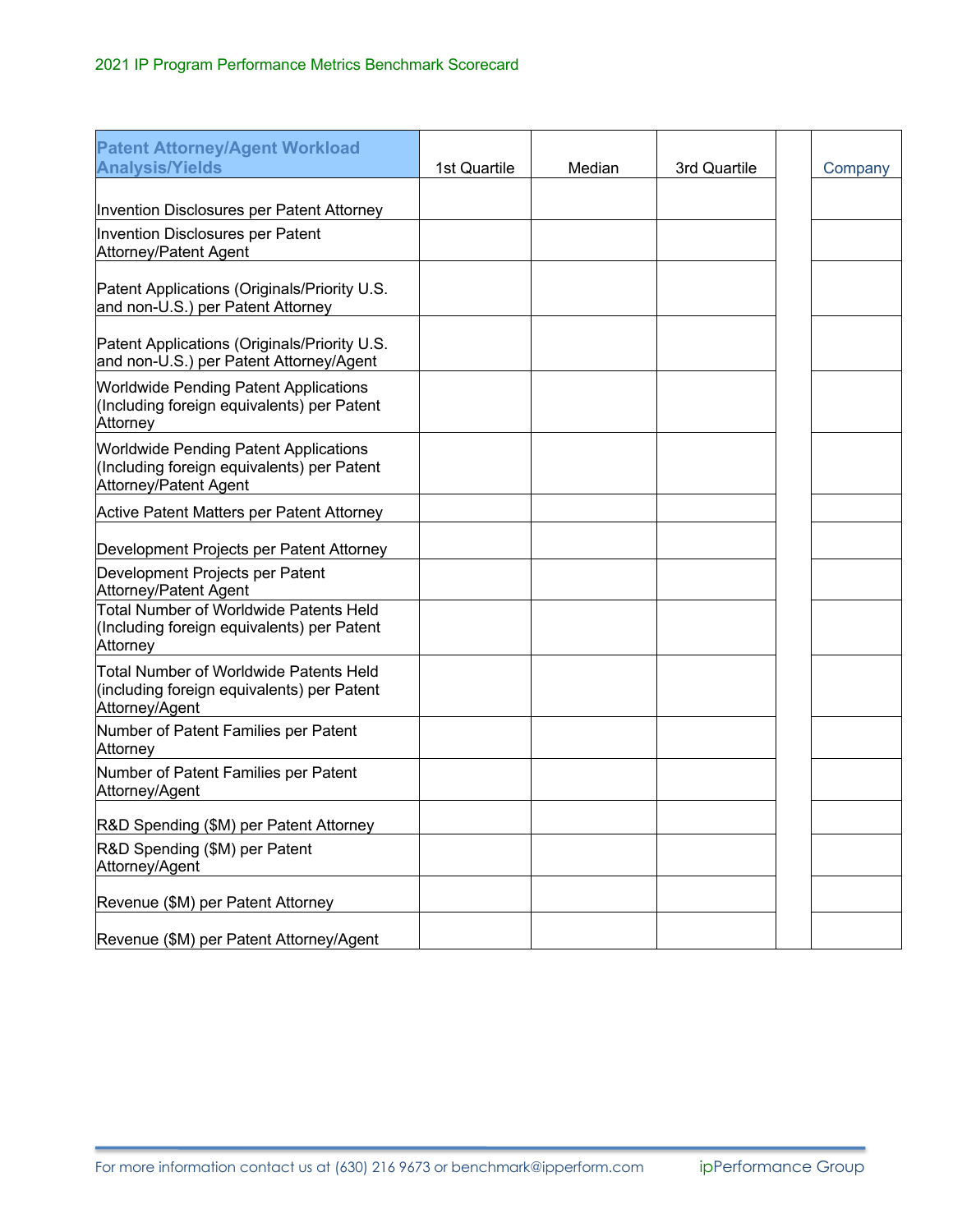# **Innovation Management**

| <b>R&amp;D Profile and Yield</b>                                                           | 1 <sup>st</sup> Quartile | Median | 3 <sup>rd</sup> Quartile | Company |
|--------------------------------------------------------------------------------------------|--------------------------|--------|--------------------------|---------|
| Development Projects - internal "major"<br>development                                     |                          |        |                          |         |
| Percentage of Active Projects of Significant/High<br><b>Commercial Value</b>               |                          |        |                          |         |
| On average, Percentage of IDs that are of<br>Significant/High Commercial Value per Project |                          |        |                          |         |

| <b>R&amp;D Effectiveness Analysis</b>                                                  | 1st Quartile | Median | 3rd Quartile | Company |
|----------------------------------------------------------------------------------------|--------------|--------|--------------|---------|
| Invention Disclosures per Inventor*                                                    |              |        |              |         |
| Patent Applications per Inventor*                                                      |              |        |              |         |
| Total Number of Invention Disclosures per<br>Million Dollars of R&D Spending           |              |        |              |         |
| Total Number of Original Patents filed per \$1M<br>of R&D spending - Patent Efficiency |              |        |              |         |
| Revenue (\$M) per Patent Application<br>(Priority/Original)                            |              |        |              |         |
| R&D Spending (\$M) per Patent Application                                              |              |        |              |         |
| R&D Spending (\$M) per Invention Disclosure                                            |              |        |              |         |
| Revenue (\$M) per Invention Disclosure                                                 |              |        |              |         |

\* Inventor is defined as person expected to submit an invention idea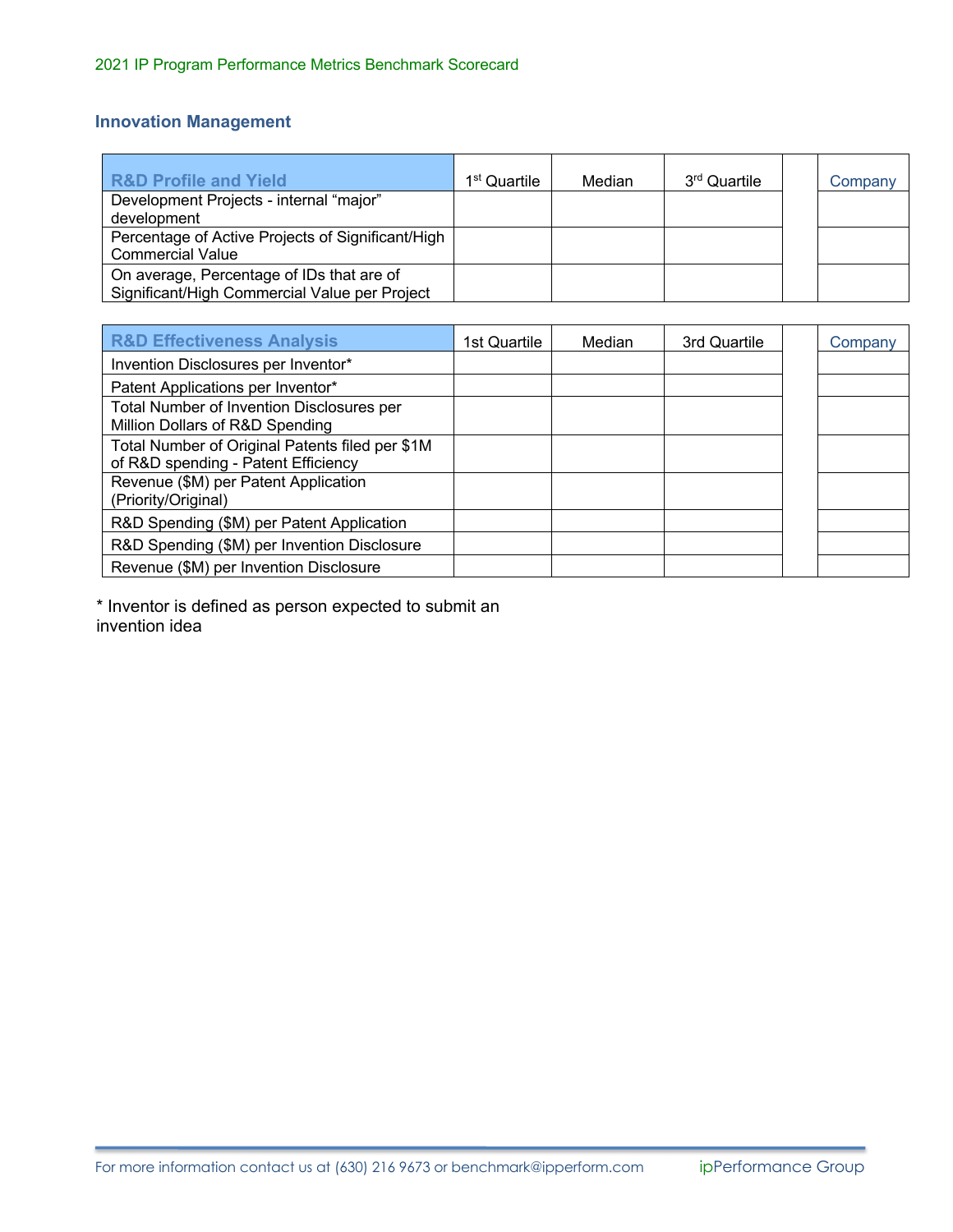#### **Risk Management**

| <b>I</b> Risk Management                                                     | 1st Quartile | Median | 3rd Quartile | Companv |
|------------------------------------------------------------------------------|--------------|--------|--------------|---------|
| Number of New Product Clearances and<br>Freedom To Operate Studies Conducted |              |        |              |         |
| Patent/Technology-Related Infringement Notice<br>Letters Initiated (Annual)  |              |        |              |         |

#### **Learning and Knowledge Growth**

| <b>Learning and Knowledge Growth</b>                 | Average<br>(Weighted) | Company |
|------------------------------------------------------|-----------------------|---------|
| Number of Topics in IP Training Program              |                       |         |
|                                                      | Rating (Scale 1-5)    |         |
| Stakeholder knowledge rating - basic IP<br>concepts: |                       |         |
| Senior Management                                    |                       |         |
| Middle Management                                    |                       |         |
| R&D Management                                       |                       |         |
| R&D (Engineers/Scientists)                           |                       |         |
| Marketing                                            |                       |         |
| Commercial Procurement/Supply Chain                  |                       |         |
| Sales Team                                           |                       |         |
| Manufacturing                                        |                       |         |

Notes:

- o Development projects refer to active internal "major" development projects (new product or process).
- $\circ$  Patent applications refers to original or priority patent application filings (includes: Number of original conventional priority patent applications (utility/process) first filed in the U.S. and outside (nationals); Number of PCT priority applications filed in U.S.; Number of PCT priority applications filed outside U.S.; Number of provisional patent applications first filed in the US; Number of design patent applications first filed in the U.S.; and Number of industrial design applications first filed in non-U.S. jurisdictions.
- o Corporate or business unit patent attorneys are aggregated
- $\circ$  Significant/High Commercial Value projects or inventions have an impact on growth, erosion prevention, or cost reductions. For example, this change may be expected or realized in revenue of more than 5%, market share of more than 5%, operating margins of more than 5%, and cost reduction of 10%.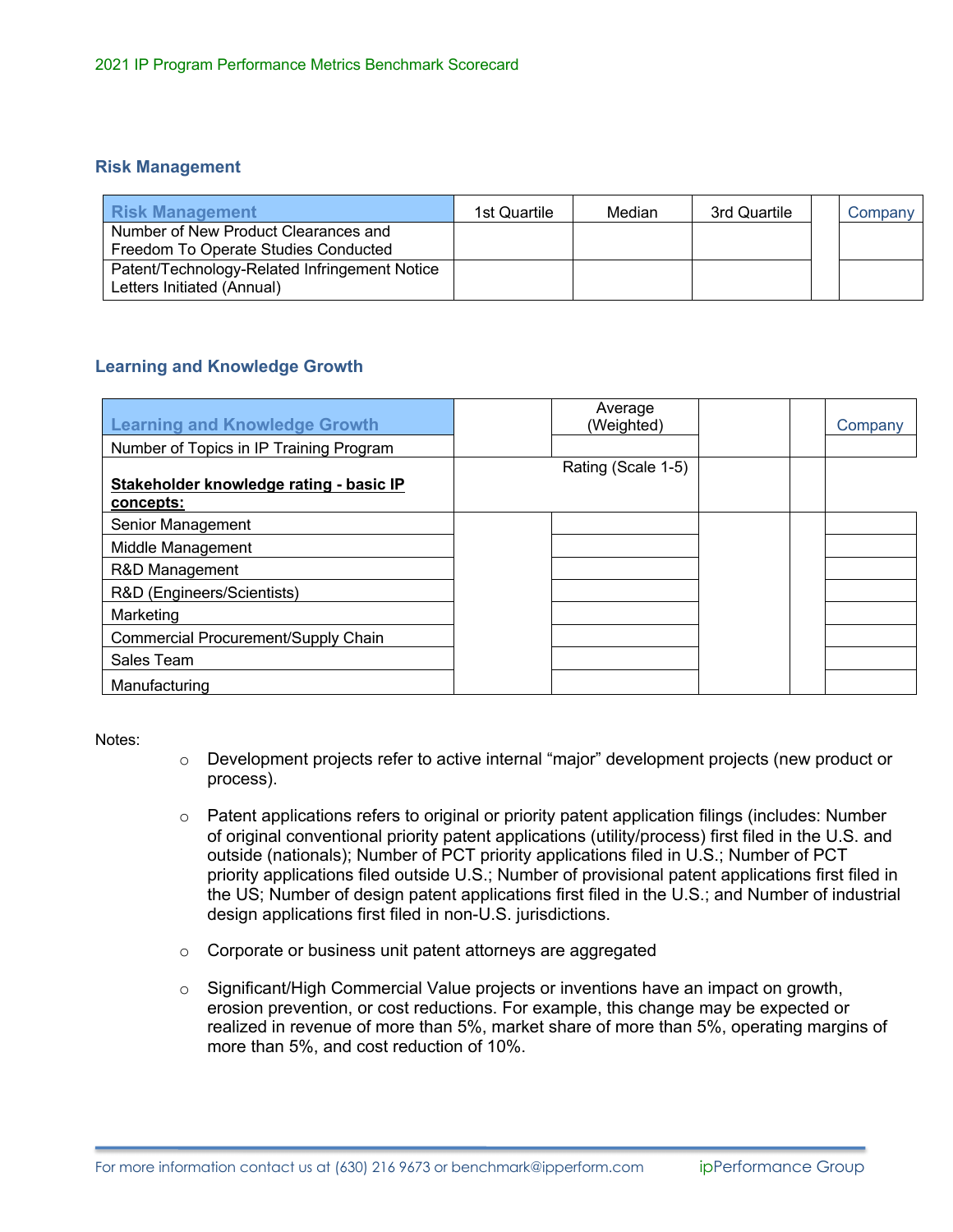Additional Metrics (Internal Benchmarking)

By business unit By Technology geographic region by type (product, manufacturing, design, etc.)

Comparison of number of patents filed for you versus your competitors (based on filings) that have published) – current year, prior year, 3 yr trend Comparison of number of patents issued for you versus your competitors Patents rejected as a percentage of total patents filed ( how is this defined) final rejections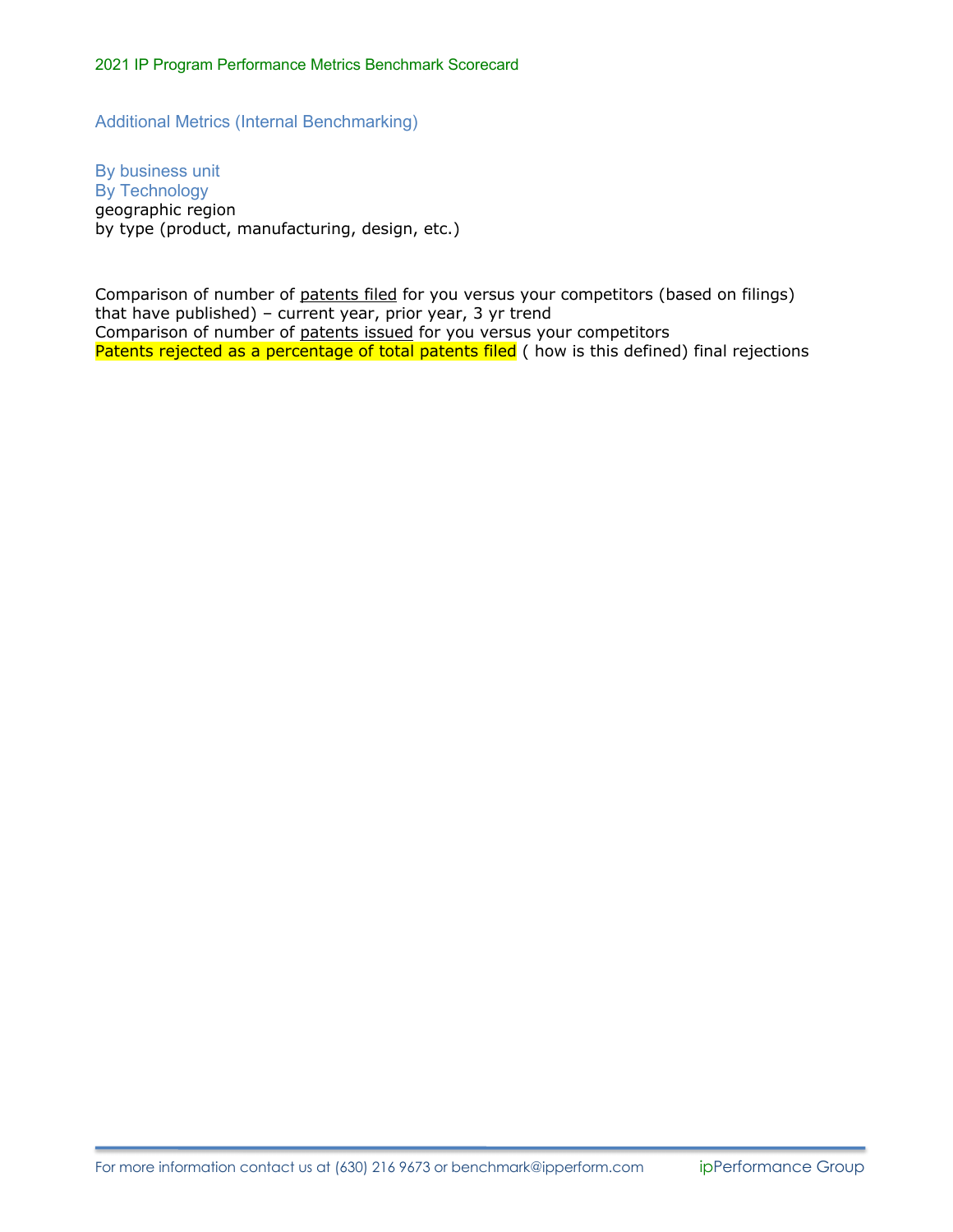#### **Industries Reported**

- o Aerospace/Defense
- o Automotive
- o Biotechnology (Instruments, Analytics, or Diagnostics)
- o Biotechnology Other
- o Building Products or Construction
- o Chemicals or Materials
- o Consumer Electronics
- o Computer Equipment
- o Computer Software
- o Consumer Household Durables
- o Consumer Nondurables (excluding Food)
- o Containers or Packaging
- o Electrical Equipment
- o Electronic Components and Equipment
- o Financial and Insurance Services
- o Food, Beverages, and Tobacco
- o Machinery (Industrial or Agricultural)
- o Medical Equipment and Supplies
- o Office Products or Automation
- o Petroleum or Energy
- o Pharmaceuticals
- o Photographic and Scientific Equipment
- o Semiconductors
- o Telecommunication Products
- o Telecommunication Services
- o Travel, Leisure, or Entertainment
- o Research and Development
- o High Technology
- o Industry combinations (Examples)
- o Chemicals/Pharmaceutical/Biotechnology/Medical Devices
- o Consumer Products/Food & Beverage
- o Electrical/Electronics/Components
- o Chemicals/Petroleum/Energy
- o Pharmaceutical/Biotechnology
- o Software/Computers/Peripherals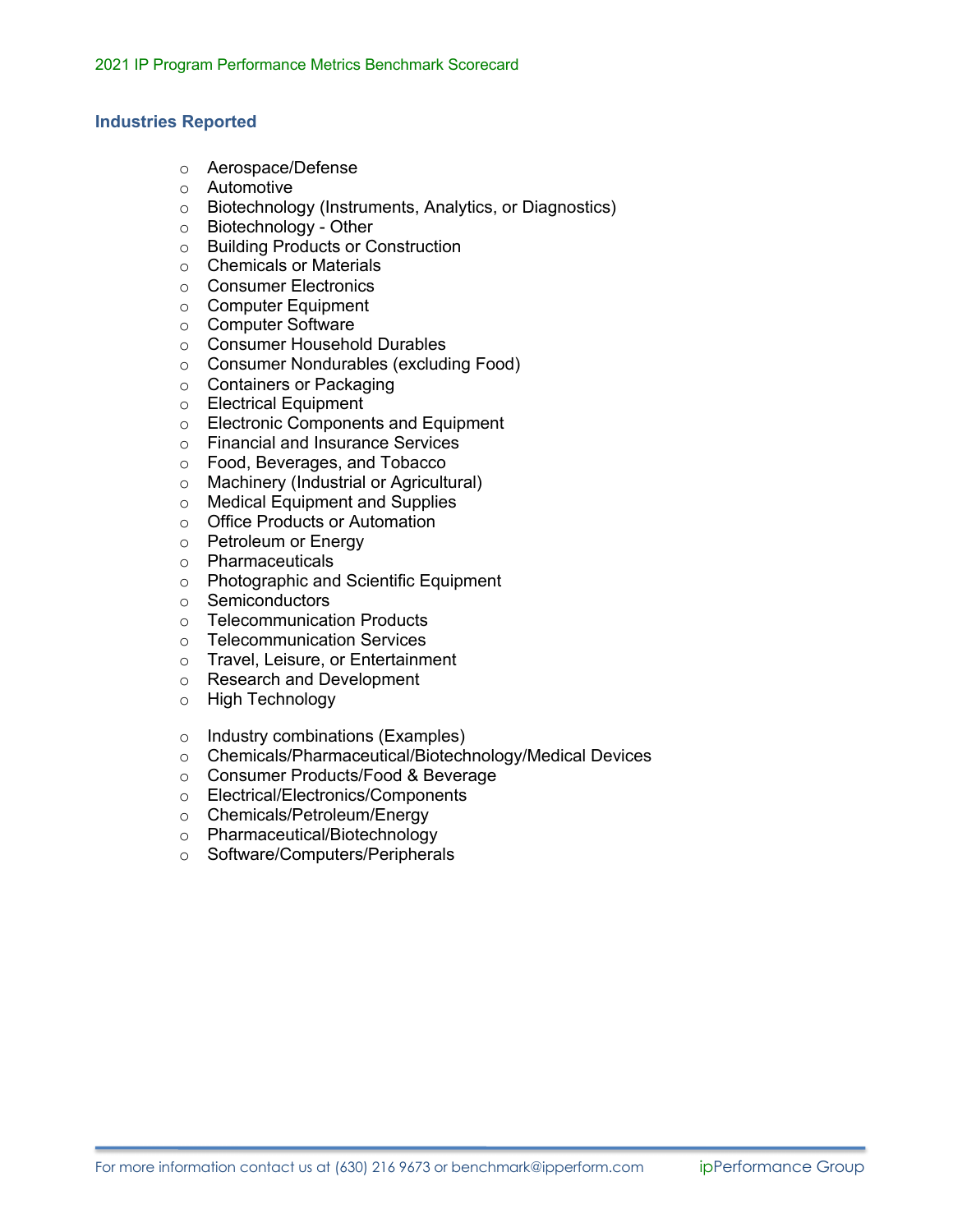#### **More on ipPerformance Group**

ipPerformance Group, Inc. (www.ipperform.com) is the leading intellectual property advisory company. We enable our clients to apply best practices and measure IP performance by drawing upon our knowledge of more than 450 intellectual property management benchmarks, all from Global 1000 companies. Armed with this knowledge, you will be able to solve complex intellectual property business problems and measurably enhance your ability to build value, manage risk, and improve performance in an intellectual property-driven world. The following outlines some of our other offerings.

ipPerformance's assessments apply its extensive experience with high-performance organizations to provide an objective and powerful perspective on the leadership behaviors that will have the greatest effect on sustained intellectual property program performance.

#### **Intellectual Property Management Program "Yard Stick" Review**

The "Yard Stick" is a comprehensive assessment of your intellectual property asset management program. It includes evaluating policies, procedures, workflows, software, people, operational performance metrics (costs, cycle-time, value), training program, and stakeholder interactions. We provide an in-depth review of your operation, identify issues or concerns, and provide you best practices and a roadmap with improvement opportunities.

#### **Intellectual Property Management Performance Metrics Scorecard Review**

An Intellectual Property Performance Metrics Scorecard is an effective performance metrics tool for communicating value, process efficiencies, and financial management to top management. The scorecard charts financial management, business alignment, portfolio management, risk management, people management, innovation management, and learning and knowledge growth. In addition, we offer workshops to help you develop a measurement program tailored to your unique organizational needs, and construct a scorecard that provides your organization with strategic and operational metrics to help guide business decisions.

#### **Intellectual Property Center of Excellence (IP Knowledge Center)**

The IP Center of Excellence is an intellectual property asset management intranet portal system and content solution. This online solution incorporates ipProcess Manager, our comprehensive and detailed intellectual property program policies, forms, and procedures based on best practices that are customized to conform to your company's environment. ipProcess Manager enables your organization quickly to establish robust, accessible, and documented controls for all aspects of your intellectual property program.

#### **Intellectual Property Advantage: Portfolio Evaluation**

ipPerformance will assist you to organize, classify, and evaluate your IP portfolio. Our methodology enables your organization to manage your assets better for value identification, cost reduction, litigation support, improved asset access and understanding, and for reporting and communications. It enables you effectively to understand your portfolio.

#### **Intellectual Property Advantage: Process Review and Roadmap**

ipPerformance works with you to evaluate current processes and objectives against best practices. We then develop a "should be" map that illustrates improvement opportunities that align with your business strategy to create value, improve quality, and reduce costs. Your organization will benefit from our extensive experience applying best practices and understanding cultural change.

#### **Intellectual Property Online Training Solutions for Stakeholders**

ipPerformance Group offers an extensive line of online eLearning training courses on intellectual property. These courses will help your company's business and technology professionals develop the skills they need to create, protect, manage, and monetize intellectual property.